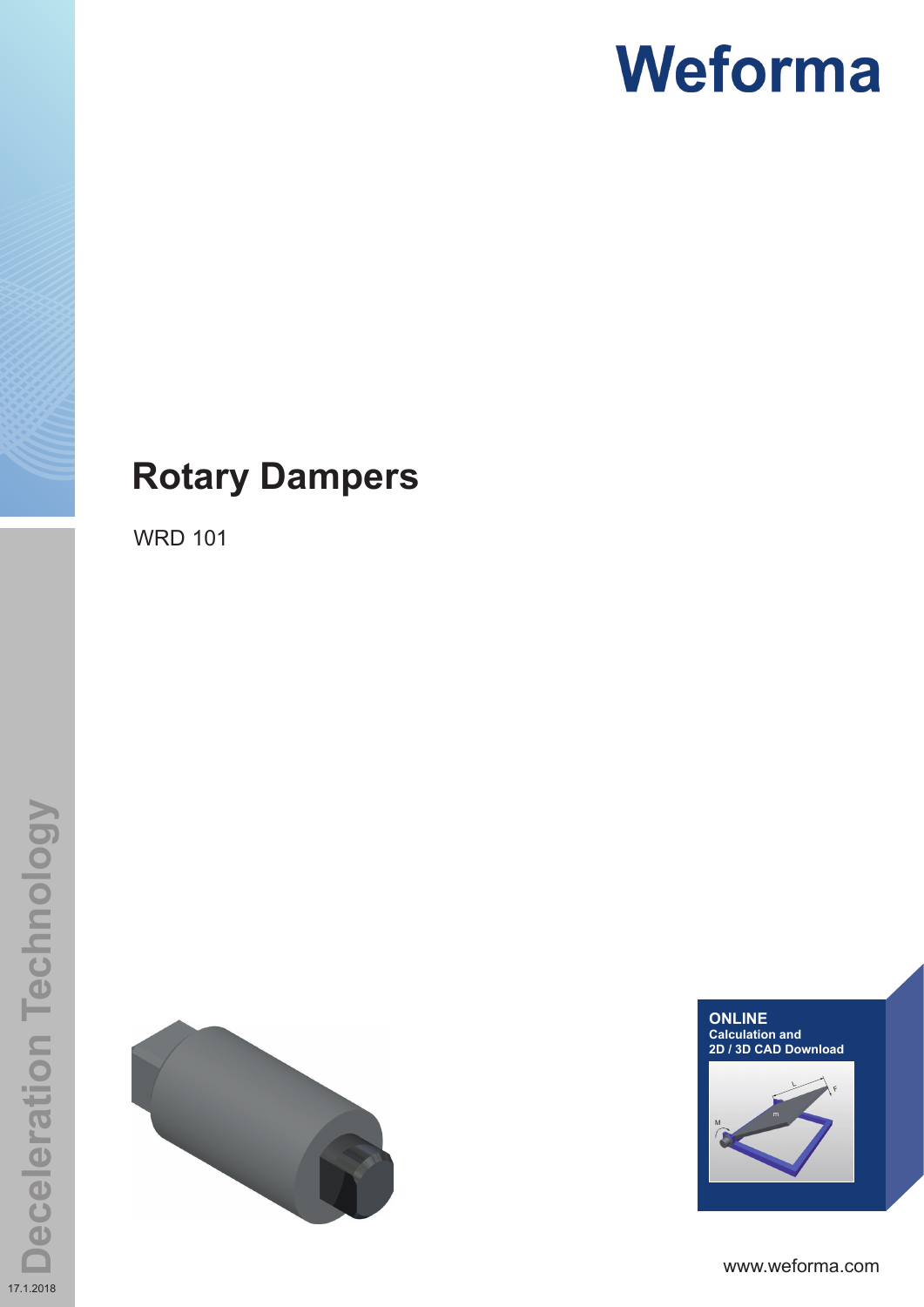### **Benefits**

#### **Applications:**

- Mechanical and plant engineering
- Vendingmachines, Counters
- Car industry and sanitary industry

#### **Material:**

- Plastic and Alu die cast

#### **Temperature:**

- Standard: -5°C - +50°C

#### **Damping:**

- Controlled deceleration of rotary motion
- Torque up to 0,004 Nm
- clockwise or anti-clockwise

#### **RoHS-compliant:**

- Directive 2002/95/EG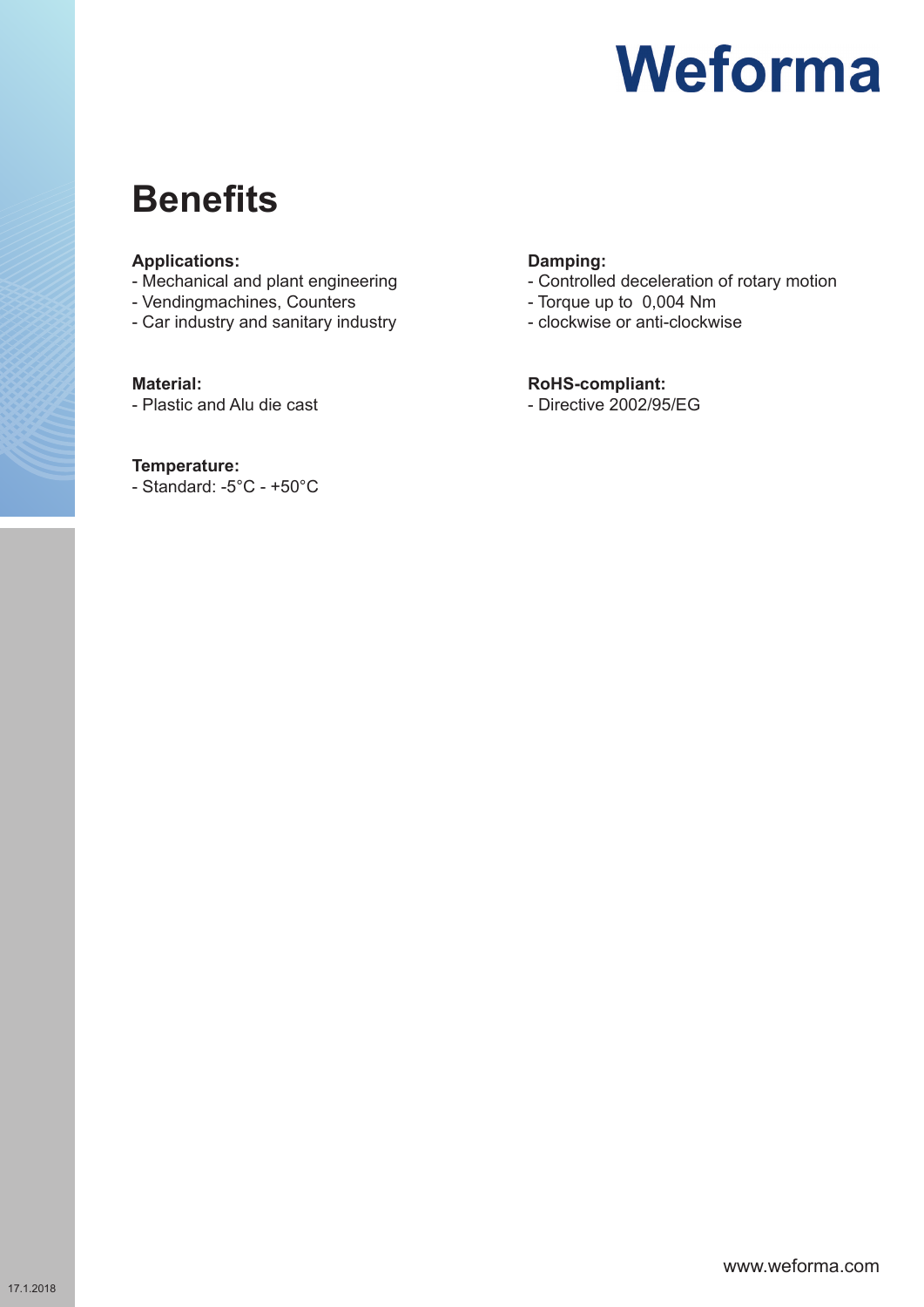

| <b>DIMENSIONS</b> |    |             |        |        |        |              |              |        |  |  |
|-------------------|----|-------------|--------|--------|--------|--------------|--------------|--------|--|--|
|                   |    | B<br>$-0.2$ | $-0.3$ | $-0.2$ | $-0.2$ | øF<br>$-0.2$ | øG<br>$-0.2$ | $-0.2$ |  |  |
|                   | mm | mm          | mm     | mm     | mm     | mm           | mm           | mm     |  |  |
| <b>WRD 101</b>    | 15 | 10          | 2.5    | 2.5    | 3.5    |              | 3.5          | 2.5    |  |  |

### **TECHNICAL DATA**

|               | Torque | Working temperature | Material | Damping direction          |  |  |  |
|---------------|--------|---------------------|----------|----------------------------|--|--|--|
|               | Nm     | $\circ$             |          |                            |  |  |  |
| WRD 101 - C25 | 0.0025 | $0 - 40$            | Plastic  | clockwise - anti-clockwise |  |  |  |
| WRD 101 - C40 | 0.004  | $0 - 40$            | Plastic  | clockwise - anti-clockwise |  |  |  |